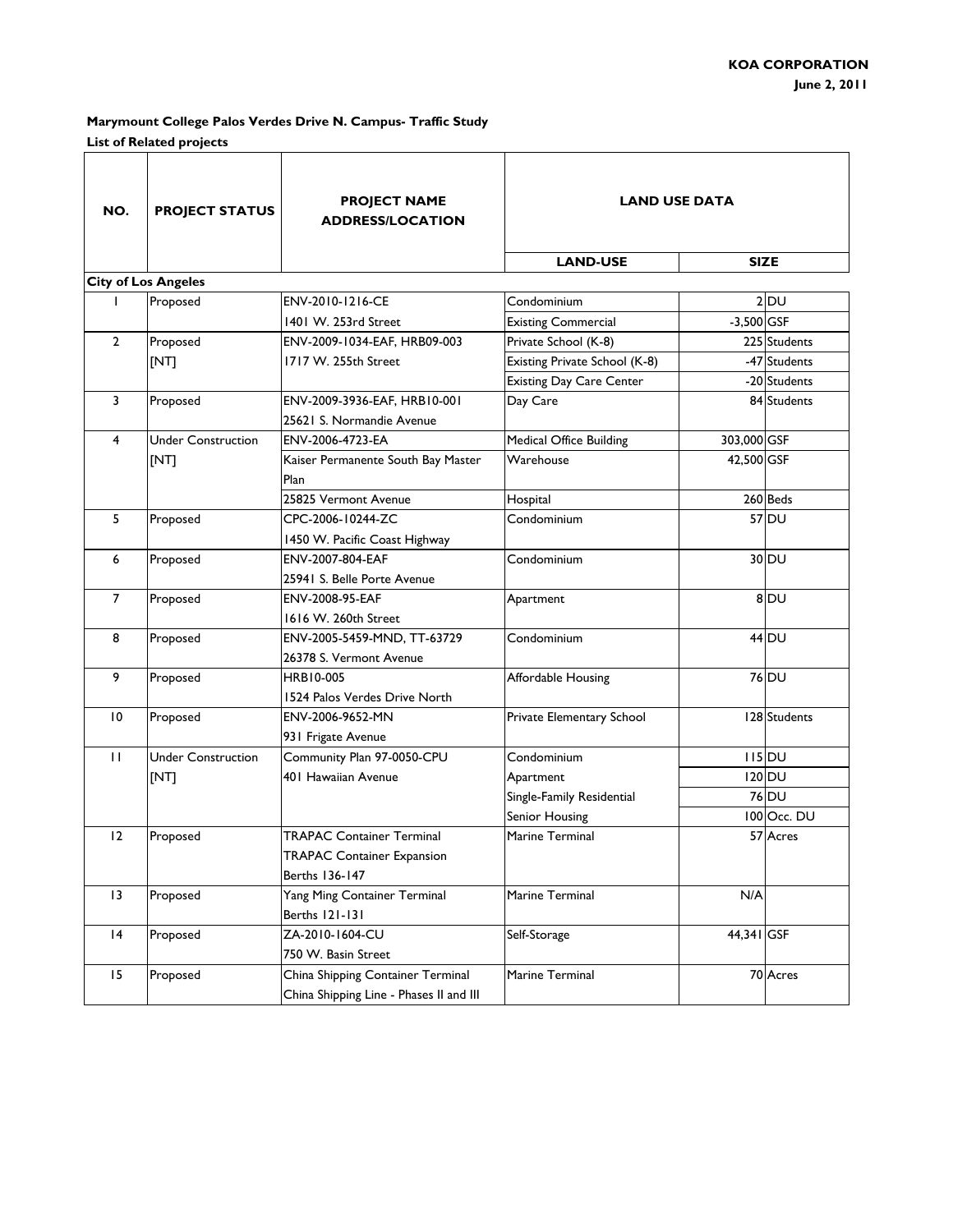| NO. | <b>PROJECT STATUS</b>     | <b>PROJECT NAME</b><br><b>ADDRESS/LOCATION</b> | <b>LAND USE DATA</b>     |             |                   |
|-----|---------------------------|------------------------------------------------|--------------------------|-------------|-------------------|
|     |                           |                                                | <b>LAND-USE</b>          |             | <b>SIZE</b>       |
| 16  | <b>Under Construction</b> | ZA-2007-2966-ZV                                | Apartment                |             | $49$ DU           |
|     | [NT]                      | Toberman Village                               |                          |             |                   |
|     |                           | 201 N. Palos Verdes Street                     |                          |             |                   |
|     |                           | Berths 97-108                                  |                          |             |                   |
| 17  | Proposed                  | Ocean View                                     | Apartment                |             | 158 DU            |
|     |                           | 111 and 203-233 N. Harbor Boulevard            | Retail                   |             | 8,000 GLSF        |
|     |                           |                                                | Less 50% Pass-By         |             |                   |
| 18  | Proposed                  | <b>META Housing Corporation</b>                | Senior Housing           |             | 70 DU             |
|     |                           | 303 S. Pacific Avenue                          |                          |             |                   |
| 19  | <b>Under Construction</b> | Port Police Station & Charter School           | Office                   | 12,500 SF   |                   |
|     | [NT]                      | 330 S. Centre Street                           | Police Headquarters      |             | 155 Employees     |
|     |                           |                                                | Charter School           |             | 580 Students      |
| 20  | Proposed                  | ENV-2007-1514-EA                               | Condominium              |             | 94 DU             |
|     | [NT]                      | 327 & 407 N. Harbor Boulevard                  |                          |             |                   |
| 21  | Proposed                  | San Pedro Waterfront (Bridge to                | Cruise Ship Terminal     |             | 2 Terminals       |
|     |                           | Breakwater)                                    |                          |             |                   |
|     |                           | of the Port of Los Angeles                     | Retail                   | 175,000 GSF |                   |
|     |                           | 425 S. Palos Verdes Street                     | Restaurant               | 125,000 GSF |                   |
|     |                           | Berths 45-95                                   | <b>Conference Center</b> | 75,000 GSF  |                   |
|     |                           |                                                | Warehouse                | 70,000 GSF  |                   |
|     |                           |                                                | <b>R&amp;D Site</b>      |             | 13 Acres          |
|     |                           |                                                | Public Open Space        |             | 18 Acres          |
| 22  | Proposed                  | 2006-CEN-3299                                  | Townhouse                |             | 85 DU             |
|     |                           | Palos Verdes Street Housing                    | Apartment                |             | $245$ DU          |
|     |                           | 550 and 560 S. Palos Verdes Street             | Retail                   |             | 8,880 GLSF        |
|     |                           |                                                | Less 50% Pass-By         |             |                   |
|     |                           |                                                | <b>Restaurant</b>        | 3,000 GSF   |                   |
|     |                           |                                                | Less 20% Pass-By         |             |                   |
| 23  | Proposed                  | Sepia Homes                                    | Condominium              |             | 90 DU             |
|     |                           | 812 S. Pacific Avenue                          |                          |             |                   |
| 24  | Proposed                  | 281 W. 8th Street                              | Townhouse                |             | 72 DU             |
|     |                           |                                                | Retail                   |             | 7,000 GLSF        |
|     |                           |                                                | Less 50% Pass-By         |             |                   |
| 25  | Proposed                  | TT-68723-CN                                    | Condominium              |             | $43$ DU           |
|     |                           | 255 W. 8th Street                              | Apartment                |             | $4$ <sub>DU</sub> |
| 26  | Proposed                  | 420-430 W. 9th Street                          | Condominium              |             | $25$ DU           |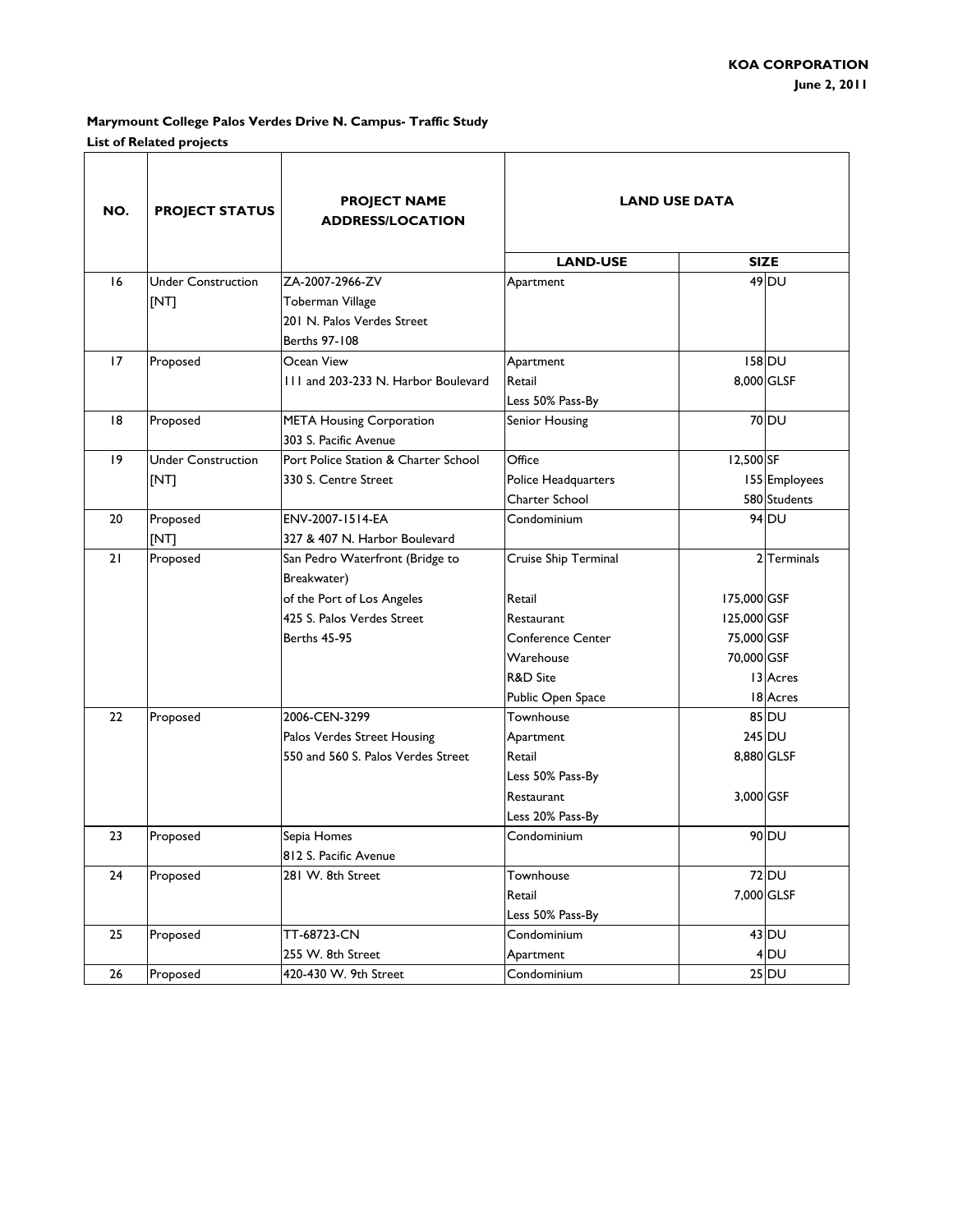| NO. | <b>PROJECT STATUS</b> | <b>PROJECT NAME</b><br><b>ADDRESS/LOCATION</b> | <b>LAND USE DATA</b>             |               |                 |
|-----|-----------------------|------------------------------------------------|----------------------------------|---------------|-----------------|
|     |                       |                                                | <b>LAND-USE</b>                  |               | <b>SIZE</b>     |
| 27  | Proposed              | ENV-2009-4097-CE                               | Family Resource Center and       | 15,398 GSF    |                 |
|     |                       | Harbor Interfaith Services                     | <b>Childcare Facilities</b>      |               |                 |
|     |                       | 678 W. 9th Street                              |                                  |               |                 |
| 28  | Proposed              | AA-2008-2427-COC                               | Condominium                      |               | 4 <sub>DU</sub> |
|     |                       | 576 W. 10th Street                             |                                  |               |                 |
| 29  | Proposed              | ZA-2008-4396-ZAA                               | Condominium                      |               | $3$ DU          |
|     |                       | 1325 S. Beacon Street                          |                                  |               |                 |
| 30  | Proposed              | ENV-2008-1046-EAF                              | <b>Convenience Market</b>        | 2,700 GSF     |                 |
|     |                       | 1831 S. Pacific Avenue                         | Less 50% Pass-By                 |               |                 |
| 31  | Proposed              | <b>West Channel/Cabrillo</b>                   | Land Development                 |               | 47 Acres        |
|     |                       | Miner Street and 22nd Street                   |                                  |               |                 |
| 32  | Proposed              | ENV-2007-3326-EAF                              | Apartment                        |               | 7 DU            |
|     |                       | 2345 S. Gaffey Street                          |                                  |               |                 |
| 33  | Proposed              | AA-2010-1580-PMLA                              | Condominium                      |               | $3$ DU          |
|     |                       | 906 W. 30th Street                             |                                  |               |                 |
| 34  | Proposed              | HRB08-001                                      | High School                      |               | 810 Students    |
|     | [NT]                  | 3200 S. Alma St                                | <b>Adult Evening School</b>      |               | 450 Students    |
| 35  | Proposed              | <b>HRB10-006</b>                               | Bank with Drive-Through          | 3,700 GSF     |                 |
|     |                       | 1603 W. 25th Street                            | Less 20% Pass-By                 |               |                 |
|     |                       |                                                | <b>Existing Auto Care Center</b> | $-1,046$ GLSF |                 |
| 36  | Proposed              | HRB10-009                                      | Single-Family Residential        |               | 143 DU          |
|     |                       | Ponte Vista at San Pedro                       | Condominium                      |               | 600 DU          |
|     |                       |                                                | Apartment                        |               | 392 DU          |
|     |                       |                                                | Park                             |               | 2.8 Acres       |
| 37  | Proposed              | HRB08-004                                      | Condominium                      |               | 458 DU          |
|     |                       | 511 S Harbor Blvd                              | Retail                           | 5,000 GSF     |                 |
|     |                       |                                                | <b>Existing High-Turnover</b>    | 4,000 GSF     |                 |
|     |                       |                                                | Restaurant                       |               |                 |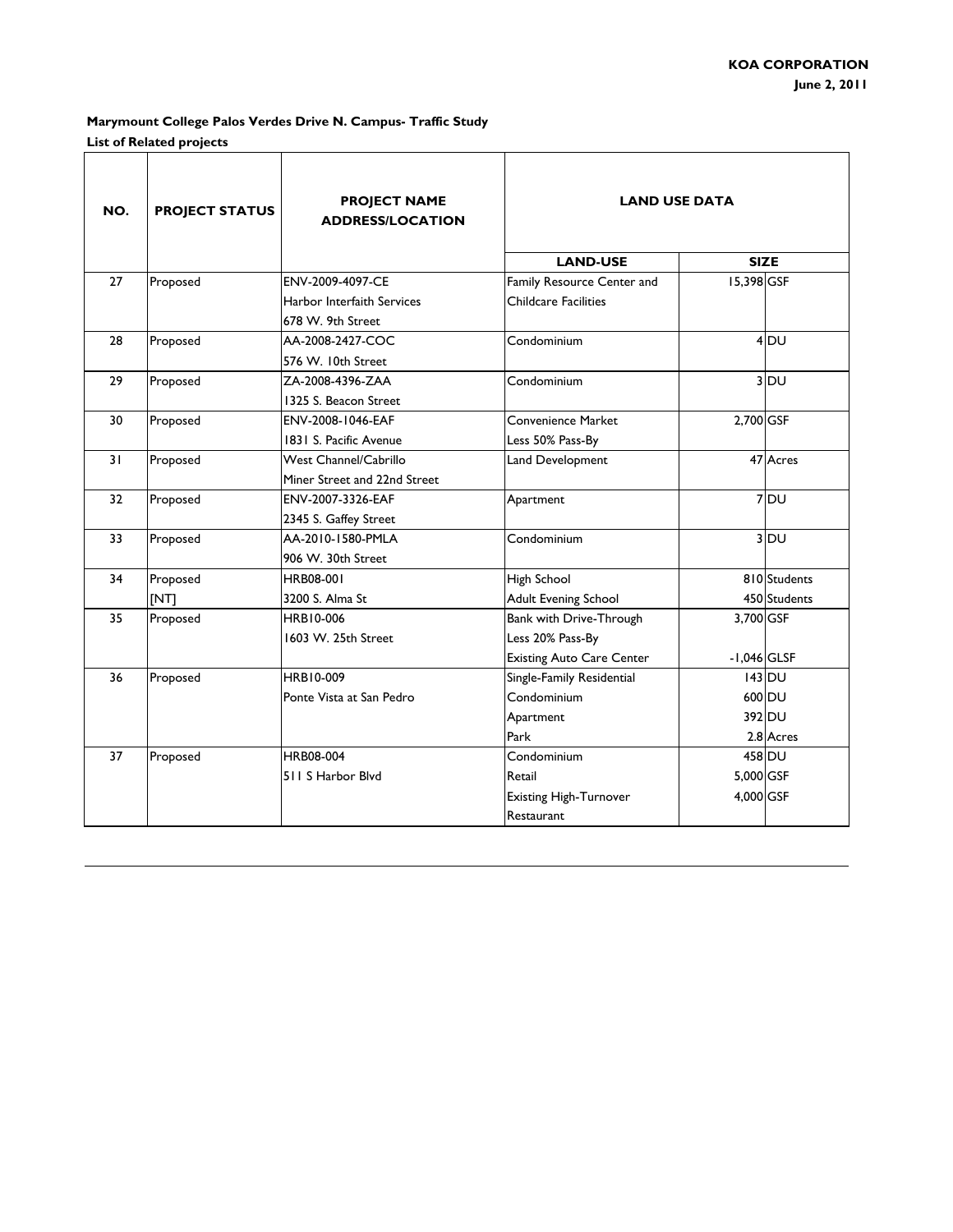| <b>SIZE</b><br><b>LAND-USE</b><br><b>City of Rancho Palos Verdes</b><br>10,880 GSF<br>Proposed<br>Northwest corner of Granvia Altamira<br>Pharmacy<br>and Hawthorne Boulevard<br>Remove Gas-Station<br>-8 VFP<br>6 VFP<br>$\overline{2}$<br>Proposed<br>Chevron with Car Wash<br><b>Gas Station With Convenience</b><br>27774 Hawthorne Boulevard<br>Market and Car Wash<br>3<br>$28$ DU<br>Highridge Condominium Project<br>Condominium<br>Approved<br>28220 Highridge Road<br><b>TTM No. 52666</b><br><b>Partially Built</b><br>Single-Family Residential<br>4 |                 |
|------------------------------------------------------------------------------------------------------------------------------------------------------------------------------------------------------------------------------------------------------------------------------------------------------------------------------------------------------------------------------------------------------------------------------------------------------------------------------------------------------------------------------------------------------------------|-----------------|
|                                                                                                                                                                                                                                                                                                                                                                                                                                                                                                                                                                  |                 |
|                                                                                                                                                                                                                                                                                                                                                                                                                                                                                                                                                                  |                 |
|                                                                                                                                                                                                                                                                                                                                                                                                                                                                                                                                                                  |                 |
|                                                                                                                                                                                                                                                                                                                                                                                                                                                                                                                                                                  |                 |
|                                                                                                                                                                                                                                                                                                                                                                                                                                                                                                                                                                  |                 |
|                                                                                                                                                                                                                                                                                                                                                                                                                                                                                                                                                                  |                 |
|                                                                                                                                                                                                                                                                                                                                                                                                                                                                                                                                                                  |                 |
|                                                                                                                                                                                                                                                                                                                                                                                                                                                                                                                                                                  |                 |
|                                                                                                                                                                                                                                                                                                                                                                                                                                                                                                                                                                  |                 |
|                                                                                                                                                                                                                                                                                                                                                                                                                                                                                                                                                                  | 3 DU            |
| [NT]<br>(10 Homes Built)<br>3200 Palos Verdes Drive West                                                                                                                                                                                                                                                                                                                                                                                                                                                                                                         |                 |
| Permit Expired 10/09<br>Office<br>7,232 GSF<br>5<br>Hawthorne/Crest Office Building                                                                                                                                                                                                                                                                                                                                                                                                                                                                              |                 |
| 29941 Hawthorne Boulevard                                                                                                                                                                                                                                                                                                                                                                                                                                                                                                                                        |                 |
| 10,000 SF<br>Proposed<br>Crestridge Estate LLC<br>Senior Center<br>6                                                                                                                                                                                                                                                                                                                                                                                                                                                                                             |                 |
| 5601 Crestridge Road<br>Senior Condominium<br>90 DU                                                                                                                                                                                                                                                                                                                                                                                                                                                                                                              |                 |
| $\overline{7}$<br><b>Under Construction</b><br>The Mirandela Project                                                                                                                                                                                                                                                                                                                                                                                                                                                                                             |                 |
| Northwest corner of Crestridge Road<br>[NT]<br>Senior Apartment<br>34 DU                                                                                                                                                                                                                                                                                                                                                                                                                                                                                         |                 |
| and Crenshaw Boulevard                                                                                                                                                                                                                                                                                                                                                                                                                                                                                                                                           |                 |
| St. John Fisher Church Expansion<br>8<br>Day Care Center<br>Approved                                                                                                                                                                                                                                                                                                                                                                                                                                                                                             | 40 Students     |
| 32,426 SF<br>5488 Crest Road<br>New Building                                                                                                                                                                                                                                                                                                                                                                                                                                                                                                                     |                 |
| $-10,329$ SF<br><b>Remove Existing Building</b>                                                                                                                                                                                                                                                                                                                                                                                                                                                                                                                  |                 |
| 9<br><b>Partially Built</b><br>Ocean Front Estates<br>Single-Family Residential                                                                                                                                                                                                                                                                                                                                                                                                                                                                                  | $5$ DU          |
| Seaward side of Palos Verdes Drive<br>(74 Homes Built)<br>[NT]                                                                                                                                                                                                                                                                                                                                                                                                                                                                                                   |                 |
| West terminus of Hawthorne Bouelvard                                                                                                                                                                                                                                                                                                                                                                                                                                                                                                                             |                 |
| 5,759 GSF<br>$\overline{10}$<br>Point Vicente Animal Hospital<br>Approved<br>Animal Hospital                                                                                                                                                                                                                                                                                                                                                                                                                                                                     |                 |
| 31270 Palos Verdes Drive West                                                                                                                                                                                                                                                                                                                                                                                                                                                                                                                                    |                 |
| $\mathbf{H}$<br>Proposed<br>The Annenberg Project at                                                                                                                                                                                                                                                                                                                                                                                                                                                                                                             |                 |
| Lower Point Vicente                                                                                                                                                                                                                                                                                                                                                                                                                                                                                                                                              |                 |
| 31501 Palos Verdes Drive West                                                                                                                                                                                                                                                                                                                                                                                                                                                                                                                                    |                 |
| <b>54 DU</b><br>12<br><b>Partially Built</b><br>Single-Family Residential<br><b>Trump National Golf Club</b>                                                                                                                                                                                                                                                                                                                                                                                                                                                     |                 |
| Palos Verdes Drive South/west of<br>[NT]<br>Affordable Housing                                                                                                                                                                                                                                                                                                                                                                                                                                                                                                   | 4 <sub>DU</sub> |
| Shoreline Park                                                                                                                                                                                                                                                                                                                                                                                                                                                                                                                                                   |                 |
| (5 Homes Built)                                                                                                                                                                                                                                                                                                                                                                                                                                                                                                                                                  |                 |
| 47 DU<br>13<br>Proposed<br>Zone 2 Landslide Moratorium<br>Single-Family Residential                                                                                                                                                                                                                                                                                                                                                                                                                                                                              |                 |
| <b>Ordinance Revision</b>                                                                                                                                                                                                                                                                                                                                                                                                                                                                                                                                        |                 |
| North of Palos Verdes Drive between                                                                                                                                                                                                                                                                                                                                                                                                                                                                                                                              |                 |
| Narcissa Drive and Peppertree Drive                                                                                                                                                                                                                                                                                                                                                                                                                                                                                                                              |                 |
| 77,504 SF<br> 4<br>Marymount College Facilities Expansion<br>Proposed<br>Junior College Bldg Expansion                                                                                                                                                                                                                                                                                                                                                                                                                                                           |                 |
| Demolish Existing Building<br>30800 Palos Verdes Drive East<br>$-18,022$ SF                                                                                                                                                                                                                                                                                                                                                                                                                                                                                      |                 |